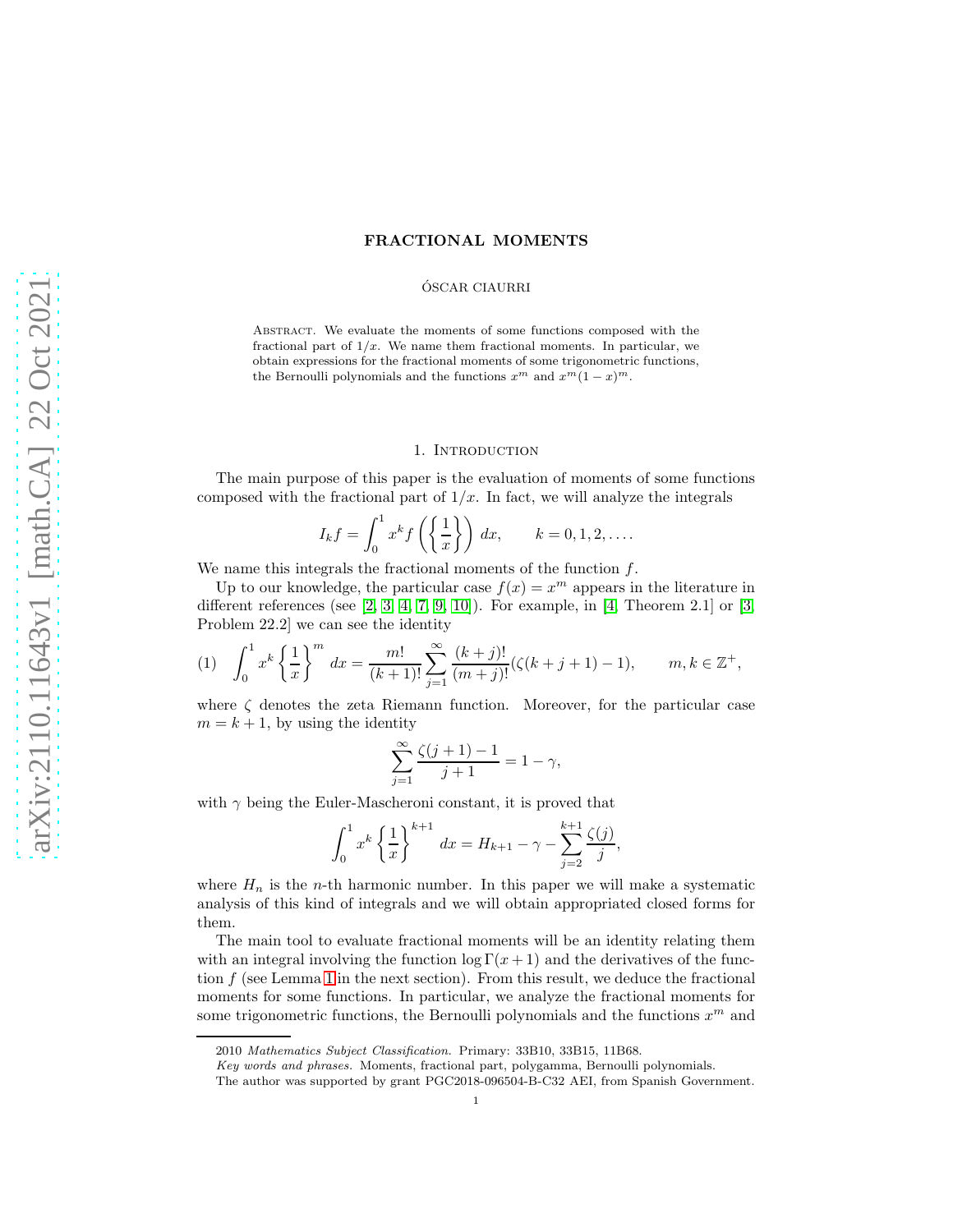$x^m(1-x)^m$ . The integrals containing  $\log \Gamma(x+1)$  will be evaluated by using some results in [\[1\]](#page-13-6). In that paper, we see that the integrals

$$
\int_0^1 B_n(x) \log \Gamma(x) \, dx,
$$

where  $B_n$  are the Bernoulli polynomials, are simpler to evaluate than the integrals

$$
\int_0^1 x^n \log \Gamma(x) \, dx.
$$

In fact, the latter integrals are evaluated in terms of the former ones. By this reason, to analyze the fractional moments of  $x^m(1-x)^m$  we start giving an expansion for these functions and their derivatives in terms of the Bernoulli polynomials (see Lemma [7](#page-10-0) and the remark following it). We believe that this result has its own interest.

The paper is organized as follows. In Section [2](#page-1-1) we present the lemma allowing us to obtain the fractional moments and in the rest of the paper we show some examples and applications related to trigonometric functions, Bernoulli polynomials and the functions  $x^m$  and  $x^m(1-x)^m$ .

<span id="page-1-1"></span>All along the paper when an empty sum appears it must be taken as zero.

# 2. The main lemma

The following lemma will be the main tool to evaluate fractional moments. Before, we define the sequence  $\alpha_n = \zeta(n+1)$ , for  $n > 0$ , and  $\alpha_0 = \gamma$ .

<span id="page-1-0"></span>**Lemma 1.** Let f be a function having  $k + 2$  derivatives in the interval [0, 1]. Then

$$
I_k f = \frac{1}{(k+1)!} \left( \sum_{j=0}^k (k-j)! \left( f^{(j)}(0) \alpha_{k-j} - f^{(j)}(1) (\alpha_{k-j} - 1) \right) \right) + \int_0^1 f^{(k+2)}(x) \log \Gamma(x+1) dx \right), \qquad k \ge 0.
$$

The polygamma function will play a crucial role in the proof of the following lemma. It is defined as the  $(m + 1)$ -th derivative of the logarithm of the gamma function

<span id="page-1-2"></span>
$$
\psi^{(m)}(x) = \frac{d^{m+1}}{dx^{m+1}} \log \Gamma(x), \qquad m = 0, 1, 2, ....
$$

Two facts about the polygamma function will be fundamental. Its representation as a series

(2) 
$$
\psi^{(m)}(x) = (-1)^{m+1} m! \sum_{k=0}^{\infty} \frac{1}{(x+k)^{m+1}},
$$

and its values in the positive integers

<span id="page-1-3"></span>(3)  

$$
\psi^{(m)}(n) = (-1)^{m+1} m! \left( \zeta(m+1) - \sum_{k=1}^{n-1} \frac{1}{k^{m+1}} \right)
$$

$$
= (-1)^{m+1} m! \sum_{k=n}^{\infty} \frac{1}{k^{m+1}}, \qquad m, n = 1, 2, \dots,
$$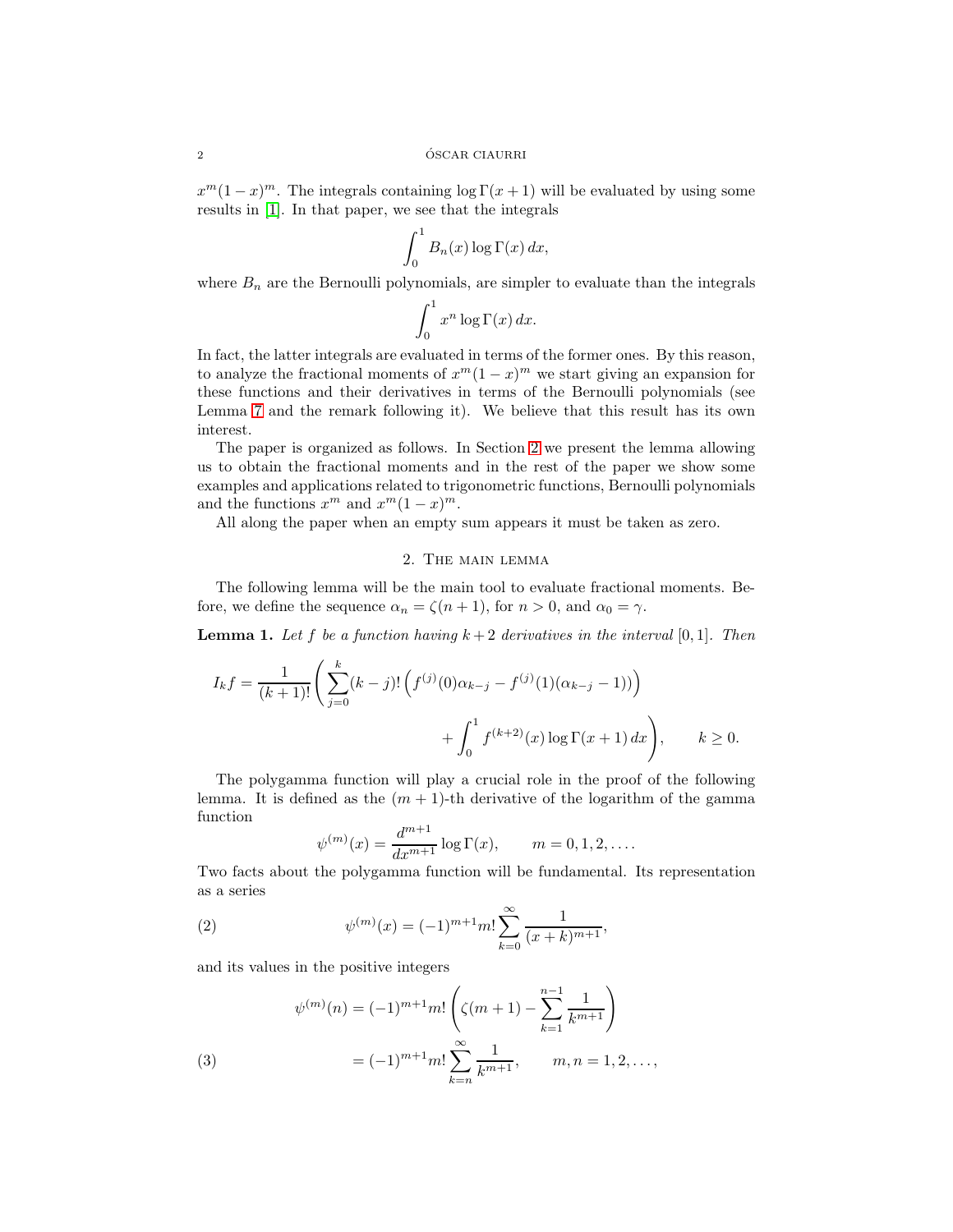and

(4) 
$$
\phi^{(0)}(n) = -\gamma + \sum_{k=1}^{n-1} \frac{1}{k}, \qquad n = 1, 2, ....
$$

*Proof of Lemma [1.](#page-1-0)* With the change of variable  $w = 1/x$ , we have

<span id="page-2-0"></span>
$$
I_k f = \int_1^\infty f(\{w\}) \frac{dw}{w^{k+2}} = \sum_{j=1}^\infty \int_j^{j+1} f(w - j) \frac{dw}{w^{k+2}}
$$
  
= 
$$
\sum_{j=1}^\infty \int_0^1 f(s) \frac{ds}{(j+s)^{k+2}} = \frac{(-1)^k}{(k+1)!} \int_0^1 f(s) \psi^{(k+1)}(s+1) ds,
$$

where in the last step we have used [\(2\)](#page-1-2). Now, applying integration by parts  $k + 2$ times and taking into account that  $\log \Gamma(2) = \log \Gamma(1) = 0$ , we arrive at

$$
I_k f = \frac{(-1)^k}{(k+1)!} \left( \sum_{j=0}^k (-1)^j (f^{(j)}(1)\psi^{(k-j)}(2) - f^{(j)}(0)\psi^{(k-j)}(1)) + (-1)^{k+2} \int_0^1 f^{(k+2)}(s) \log \Gamma(s+1) ds \right).
$$

Finally, we conclude the proof applying [\(3\)](#page-1-3) and [\(4\)](#page-2-0).  $\Box$ 

## 3. Fractional moments for trigonometric functions

We start our examples given the fractional moments for the sine and cosine functions. The expression that we obtain for them involve the classical functions sine integral

$$
Si(x) = \int_0^x \frac{\sin t}{t} dt
$$

and cosine integral

$$
\text{Ci}(x) = -\int_x^\infty \frac{\cos t}{t} \, dt.
$$

The following lemma contains the evaluation of two integrals for  $\log \Gamma(x+1)$  with trigonometric functions.

<span id="page-2-1"></span>Lemma 2. It is verified that

$$
\int_0^1 \sin(2\pi x) \log \Gamma(x+1) \, dx = \frac{\text{Ci}(2\pi)}{2\pi}
$$

and

$$
\int_0^1 \cos(2\pi x) \log \Gamma(x+1) \, dx = \frac{1}{4} - \frac{\text{Si}(2\pi)}{2\pi}.
$$

*Proof.* Taking  $n = 1$  in [\[5,](#page-13-7) 6.443.1 and 6.443.3], we have

$$
\int_0^1 \sin(2\pi x) \log \Gamma(x) \, dx = \frac{\log 2\pi + \gamma}{2\pi}
$$

and

$$
\int_0^1 \cos(2\pi x) \log \Gamma(x) \, dx = \frac{1}{4}.
$$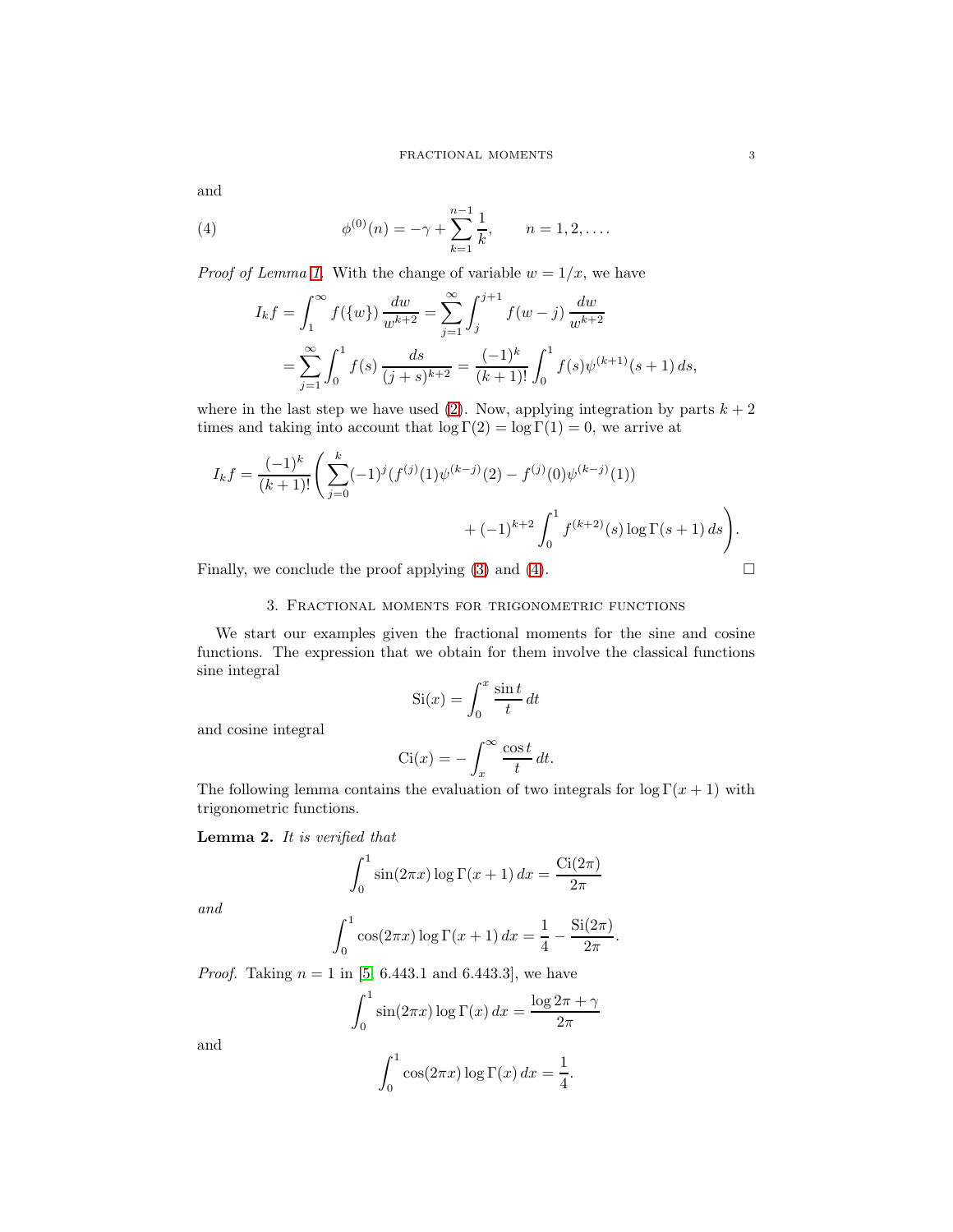Then

$$
\int_0^1 \sin(2\pi x) \log \Gamma(x+1) dx = \frac{\log 2\pi + \gamma}{2\pi} + \int_0^1 \sin(2\pi x) \log x dx
$$

and

$$
\int_0^1 \cos(2\pi x) \log \Gamma(x+1) \, dx = \frac{1}{4} + \int_0^1 \cos(2\pi x) \log x \, dx.
$$

Now, applying integration by parts and the identity [\[5,](#page-13-7) 8.230.2]

$$
Ci(x) = \gamma + \log x + \int_0^x \frac{\cos t - 1}{t} dt,
$$

we deduce

$$
\int_0^1 \sin(2\pi x) \log x \, dx = \frac{1}{2\pi} \int_0^1 \frac{\cos(2\pi x) - 1}{x} \, dx
$$

$$
= \frac{1}{2\pi} \int_0^{2\pi} \frac{\cos t - 1}{t} \, dt = -\frac{\log 2\pi + \gamma}{2\pi} + \frac{\text{Ci}(2\pi)}{2\pi}
$$

and the result for the integral with the sine follows. The integral with the cosine can be obtained by using integration by parts only. Indeed,

$$
\int_0^1 \cos(2\pi x) \log x \, dx = -\frac{1}{2\pi} \int_0^1 \frac{\sin(2\pi x)}{x} \, dx = -\frac{1}{2\pi} \int_0^{2\pi} \frac{\sin t}{t} \, dt = -\frac{\text{Si}(2\pi)}{2\pi}. \quad \Box
$$

With the notation

$$
f_s(x) = \sin(2\pi x) \qquad \text{and} \qquad f_c(x) = \cos(2\pi x),
$$

we have

$$
f_s^{(2j)}(x) = (-1)^j (2\pi)^{2j} \sin(2\pi x), \qquad f_s^{(2j+1)}(x) = (-1)^j (2\pi)^{2j+1} \cos(2\pi x),
$$

 $f_c^{(2j)}(x) = (-1)^j (2\pi)^{2j} \cos(2\pi x), \text{ and } f_c^{(2j+1)}(x) = (-1)^{j+1} (2\pi)^{2j+1} \sin(2\pi x).$ Moreover,  $f_s^{(2j)}(0) = f_s^{(2j)}(1) = 0, f_s^{(2j+1)}(0) = f_s^{(2j+1)}(1) = (-1)^j (2\pi)^{2j+1},$  $f_c^{(2j+1)}(0) = f_c^{(2j+1)}(1) = 0$ , and  $f_c^{(2j)}(0) = f_c^{(2j)}(1) = (-1)^j (2\pi)^{2j}$ . Taking

$$
\mathcal{S}_k = \int_0^1 x^k f_s\left(\left\{\frac{1}{x}\right\}\right) dx \quad \text{and} \quad \mathcal{C}_k = \int_0^1 x^k f_c\left(\left\{\frac{1}{x}\right\}\right) dx
$$

we have the following result.

**Theorem 1.** For  $n \geq 0$ , it is verified that

$$
\mathcal{S}_{2n} = \frac{(-1)^{n+1}(2\pi)^{2n+1}}{(2n+1)!} \left( \sum_{j=0}^{n-1} \frac{(-1)^j(2j+1)!}{(2\pi)^{2j+2}} + \text{Ci}(2\pi) \right),
$$
  

$$
\mathcal{S}_{2n+1} = \frac{(-1)^n(2\pi)^{2n+2}}{(2n+2)!} \left( \sum_{j=0}^n \frac{(-1)^j(2j)!}{(2\pi)^{2j+1}} - \frac{\pi}{2} + \text{Si}(2\pi) \right),
$$
  

$$
\mathcal{C}_{2n} = \frac{(-1)^n(2\pi)^{2n+1}}{(2n+1)!} \left( \sum_{j=0}^n \frac{(-1)^j(2j)!}{(2\pi)^{2j+1}} - \frac{\pi}{2} + \text{Si}(2\pi) \right),
$$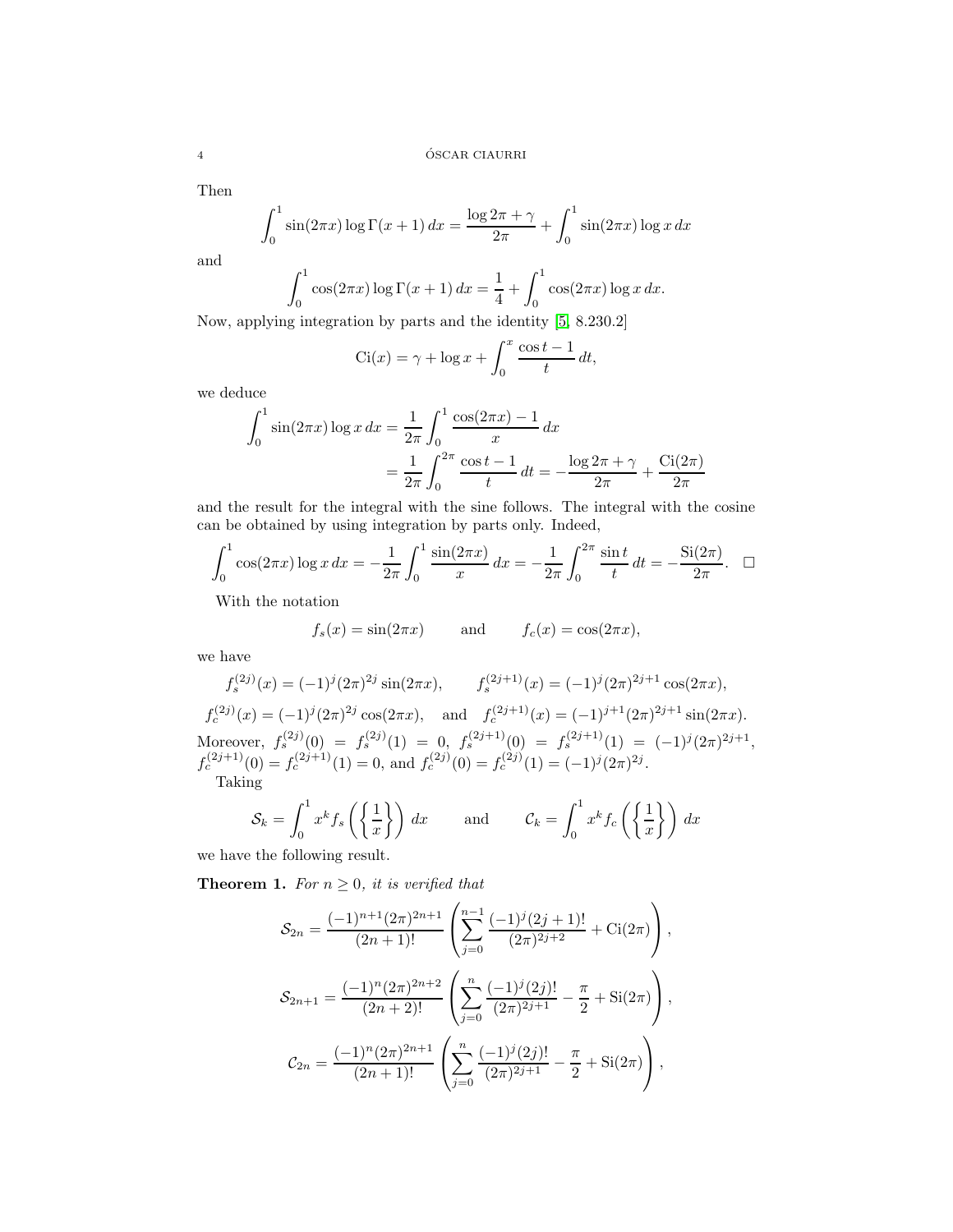#### FRACTIONAL MOMENTS  $\qquad \qquad \, 5$

and

$$
C_{2n+1} = \frac{(-1)^n (2\pi)^{2n+2}}{(2n+2)!} \left( \sum_{j=0}^n \frac{(-1)^j (2j+1)!}{(2\pi)^{2j+2}} + \text{Ci}(2\pi) \right).
$$

Proof. The identities can be deduced immediately by using Lemma [1,](#page-1-0) Lemma [2,](#page-2-1) and the given properties about the derivatives of the functions  $f_s$  and  $f_c$ .

# 4. Fractional moments for Bernoulli polynomials

Now, we analyze the fractional moments for the Bernoulli polynomials  $B_n(x)$ . They can be defined through its exponential generating function

$$
\frac{te^{xt}}{e^t - 1} = \sum_{n=0}^{\infty} B_n(x) \frac{t^n}{n!},
$$

converging for  $|t| < \pi$ . It is well known that  $B_n(0) = (-1)^n B_n(1) = B_n$ , where  $B_n$ are the Bernoulli numbers. Remember that  $B_{2k+1} = 0$ , for  $k \ge 1$ , and  $B_1 = -1/2$ . A main tool in our approach will be the identity  $B'_n(x) = nB_{n-1}(x)$  (Bernoulli polynomials are, in fact, a particular case of Appell polynomials). More generally, it is verified

<span id="page-4-1"></span>(5) 
$$
B_n^{(k)}(x) = \frac{n!}{(n-k)!} B_{n-k}(x), \qquad n \ge k.
$$

A crucial point to obtain a proper expression for the fractional moments of the Bernoulli polynomials is the following identity (see  $[1, (6.5)$  and  $(6.6)]$ )

<span id="page-4-0"></span>(6) 
$$
\int_0^1 B_n(x) \log \Gamma(x) dx = a_n, \qquad n \ge 0,
$$

where the sequence  $a_n$  is defined by

<span id="page-4-3"></span>(7) 
$$
a_n = \begin{cases} -\zeta'(-n), & n = 0, 2, 4, \dots, \\ \frac{B_{n+1}}{n+1} \left( \frac{\zeta'(n+1)}{\zeta(n+1)} - \log(2\pi) - \gamma \right), & n = 1, 3, 5 \dots, \end{cases}
$$

with  $\zeta'$  being the derivative of the Riemann function. It is convenient to remember that  $\zeta'(0) = -\log \sqrt{2\pi}$  and

$$
\zeta'(2n) = (-1)^n \frac{(2n)!\zeta(2n+1)}{2(2\pi)^{2m}}.
$$

Moreover, we consider the sequence

$$
b_n = a_n - \frac{1}{n+1} \sum_{k=1}^{n+1} {n+1 \choose k} \frac{B_{n+1-k}}{k}, \qquad n \ge 0.
$$

<span id="page-4-2"></span>**Lemma 3.** For  $n \geq 0$ , it is verified that

$$
\int_0^1 B_n(x) \log \Gamma(x+1) \, dx = b_n.
$$

Proof. From [\(6\)](#page-4-0), we have

$$
\int_0^1 B_n(x) \log \Gamma(x+1) \, dx = \int_0^1 B_n(x) \log x \, dx + a_n.
$$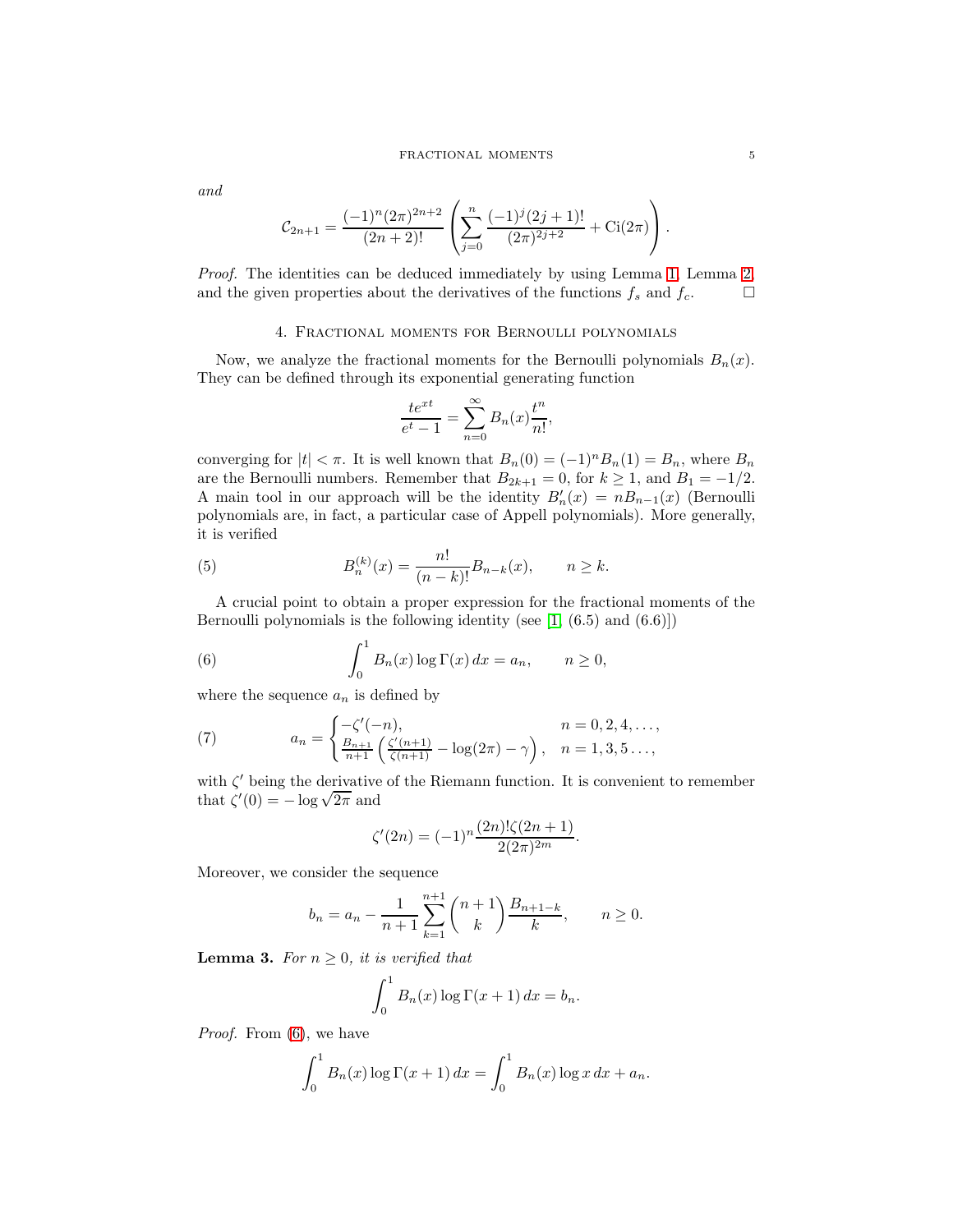Now, applying integration by parts to the first integral and using the identity

(8) 
$$
B_m(x) = \sum_{k=0}^m \binom{m}{k} B_{m-k} x^k
$$

(which can be deduced from [\(5\)](#page-4-1) by using that  $B_n(0) = B_n$ ), we obtain that

<span id="page-5-0"></span>
$$
\int_0^1 B_n(x) \log x \, dx = -\frac{1}{n+1} \int_0^1 \frac{B_{n+1}(x) - B_{n+1}}{x} \, dx
$$

$$
= -\frac{1}{n+1} \sum_{k=1}^{n+1} {n+1 \choose k} B_{n+1-k} \int_0^1 x^{k-1} \, dx
$$

$$
= -\frac{1}{n+1} \sum_{k=1}^{n+1} {n+1 \choose k} \frac{B_{n+1-k}}{k}
$$

and the proof is completed.

Taking

$$
J_k^n = \int_0^1 x^k B_n \left( \left\{ \frac{1}{x} \right\} \right) dx,
$$

we have the following result.

**Theorem 2.** For  $n \geq 1$ , it is verified that

$$
J_k^n = \frac{1}{(k+1)\binom{k}{n}} \left( \sum_{j=0}^{[n/2]} \binom{k-n+2j}{2j} B_{2j} + (k-n+1) \left( \frac{1}{2} - \zeta(k-n+2) \right) \right),
$$

for  $k \geq n$ ,

$$
J_{n-1}^{n} = \sum_{j=1}^{[n/2]} \frac{B_{2j}}{2j} + \frac{1}{2} - \gamma,
$$

and,

$$
J_k^n = \frac{1}{k+1} \binom{n}{k} \left( \sum_{j=\lfloor (n-k+1)/2 \rfloor}^{\lfloor n/2 \rfloor} \frac{B_{2j}}{\binom{2j}{k-n+2j}} + (n-k)(n-k-1)b_{n-k-2} \right),
$$

for  $0 \leq k \leq n-2$ .

Proof. The result follows by applying Lemma [1,](#page-1-0) Lemma [3,](#page-4-2) and the properties of Bernoulli polynomials and Bernoulli numbers.  $\Box$ 

# 5. FRACTIONAL MOMENTS FOR THE FUNCTIONS  $x^m$

Considering the functions  $h_m(x) = x^m$ , with  $m \ge 1$ , in this section we evaluate their fractional moments. More precisely, we calculate the integrals

$$
\mathcal{C}_k^m = \int_0^1 x^k h_m\left(\left\{\frac{1}{x}\right\}\right) dx.
$$

To this end, we need the two following lemmas.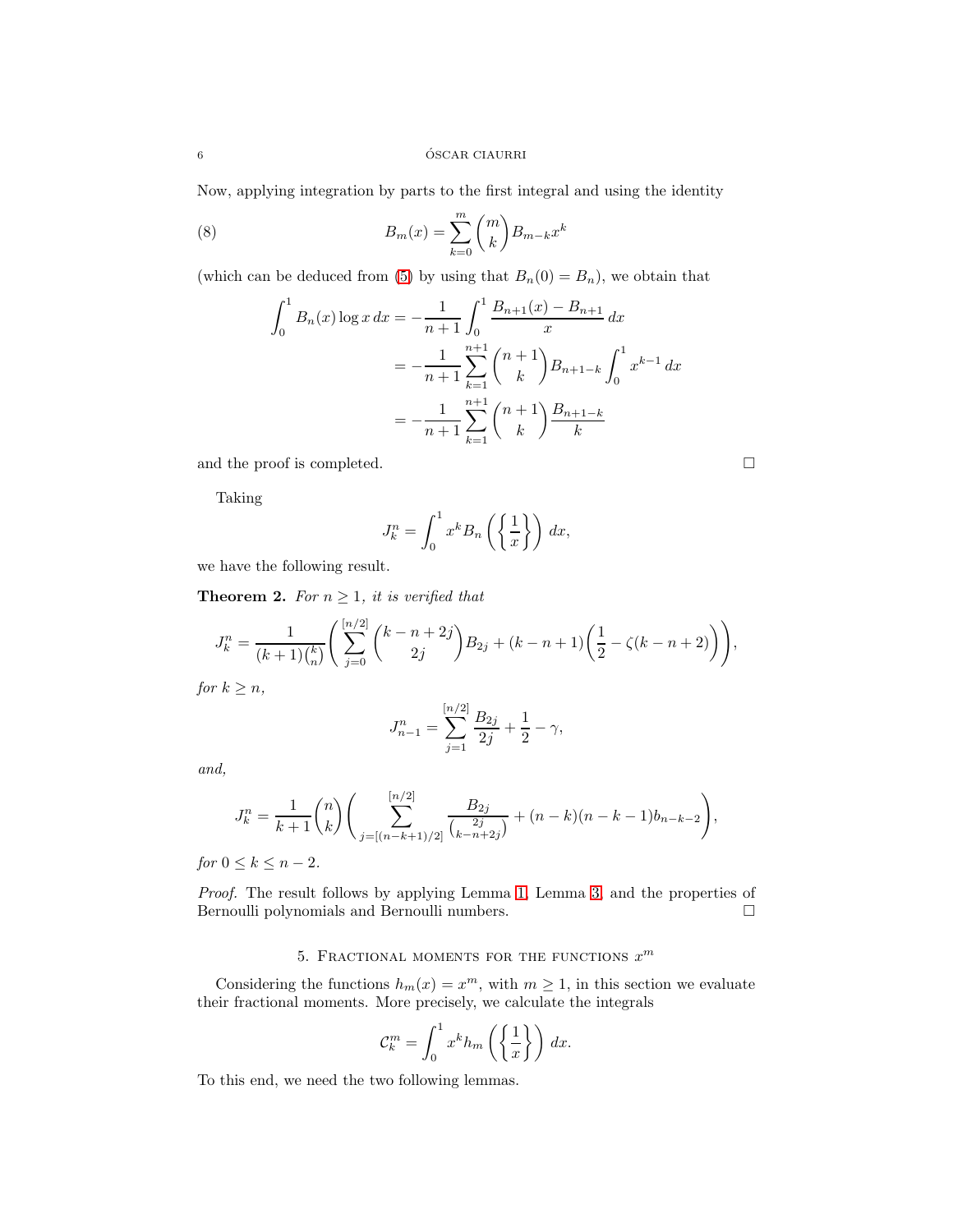<span id="page-6-1"></span>**Lemma 4.** For  $n \geq 0$ , it is verified that

<span id="page-6-3"></span>
$$
\int_0^1 x^n \log \Gamma(x+1) \, dx = -\frac{1}{(n+1)^2} + \frac{1}{n+1} \sum_{k=0}^n \binom{n+1}{k} a_k,
$$

where the sequence  $a_k$  was defined in  $(7)$ .

*Proof.* By using the identity<sup>[1](#page-6-0)</sup>

(9) 
$$
x^{n} = \frac{1}{n+1} \sum_{j=0}^{n} {n+1 \choose j} B_{j}(x),
$$

it is clear that

$$
\int_0^1 x^n \log \Gamma(x+1) dx = \int_0^1 x^n \log x dx + \int_0^1 x^n \log \Gamma(x) dx
$$
  
= 
$$
-\frac{1}{(n+1)^2} + \frac{1}{n+1} \sum_{j=0}^n {n+1 \choose j} \int_0^1 B_j(x) \log \Gamma(x) dx
$$

and the results is obtained applying [\(6\)](#page-4-0).

$$
\qquad \qquad \Box
$$

<span id="page-6-2"></span>Lemma 5. The identities

$$
\sum_{j=0}^{m} \frac{(k-j)!}{(m-j)!} = \frac{(k+1)!}{m!(k+1-m)}, \qquad k \ge m
$$

and

$$
\sum_{j=0}^{k} \frac{(k-j)!}{(m-j)!} = \frac{(k+1)!}{m!(k+1-m)} \left( 1 - \binom{m}{k+1} \right), \qquad 0 \le k \le m-2,
$$

hold.

Proof. The first identity is equivalent to

$$
\sum_{j=0}^{m} {k-m+j \choose j} = {k+1 \choose m}
$$

and this is a consequence of the relation

$$
\sum_{j=0}^{m} {n+j \choose j} = {n+m+1 \choose m}, \qquad n \ge 0,
$$

which can be proved in an elementary way by using induction on  $m$ .

$$
\sum_{k=0}^{m} \binom{m+1}{k} = \begin{cases} 1, & m = 0 \\ 0, & m \neq 0 \end{cases},
$$

which can be proved by using the exponential generating function

$$
\frac{t}{e^t - 1} = \sum_{k=0}^{\infty} \frac{B_k}{k!} t^k.
$$

<span id="page-6-0"></span><sup>&</sup>lt;sup>1</sup>This fact follows from  $(8)$  applying the identity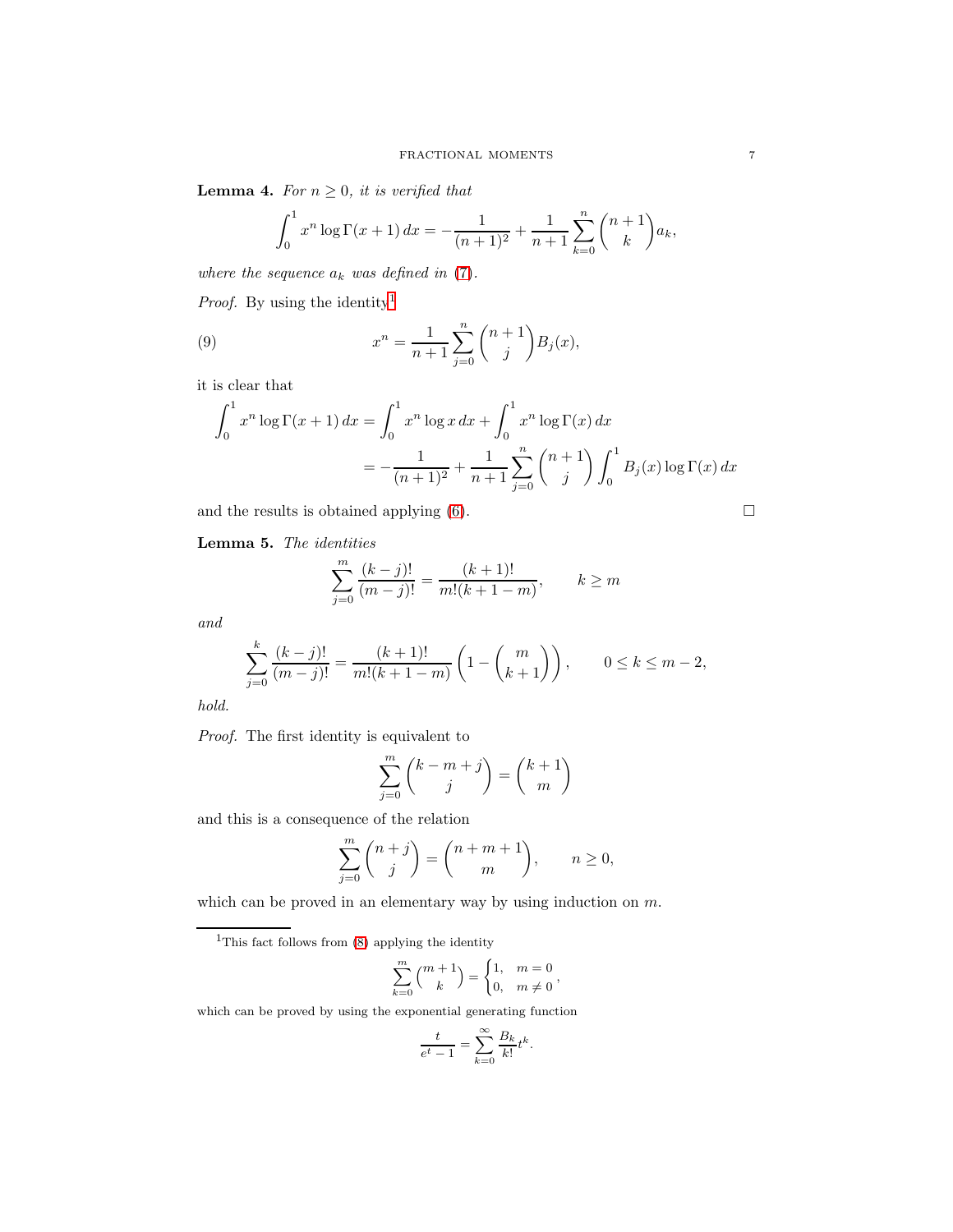The second identity is equivalent to

$$
\frac{m-k-1}{k+1}\sum_{j=0}^k\frac{\binom{m}{j}}{\binom{k}{j}}=\binom{m}{k+1}-1.
$$

In this case, it is enough to check that both sides of the identity satisfy the recurrence relation

$$
(m-k)a_{m+1,k} - (m+1)a_{m,k} = k+1, \qquad 0 \le k \le m-2,
$$
  
and they coincide for  $m = 2$  and  $k = 0$ .

In the proof of our result for  $\mathcal{C}_k^m$ , we will apply that  $h_m^{(k)}(x) = m!x^{m-k}/(m-k)!$ , for  $0 \leq k \leq m$ , and  $h_m^{(k)}(x) = 0$ , for  $k > m$ . Moreover,  $h_m^{(k)}(0) = 0$ , for  $k \neq m$ ,  $h_m^{(m)}(0) = m!$ , and  $h_m^{(k)}(1) = m!/(m-k)!$ , for  $0 \le k \le m$ . Now, we have the following result.

<span id="page-7-0"></span>**Theorem 3.** For  $m \geq 1$ , it is verified that

$$
C_k^m = \frac{1}{k+1-m} - \frac{1}{(k+1)\binom{k}{m}} \sum_{j=k-m+1}^k \binom{j}{k-m} \zeta(j+1), \qquad k \ge m,
$$
  

$$
C_{m-1}^m = H_m - \gamma - \sum_{j=1}^{m-1} \frac{\zeta(j+1)}{j+1},
$$

and

$$
C_k^m = \frac{1}{k+1-m} - \frac{1}{k+1} {m \choose k} \left( \sum_{j=1}^k \frac{\zeta(j+1)}{{m-k+p \choose p}} + \gamma \right) + {m \choose k+1} \sum_{j=0}^{m-k-2} {m-k-1 \choose j} a_j, \qquad 0 \le k \le m-2.
$$

Proof. The result can de deduced by applying Lemma [1,](#page-1-0) Lemma [4,](#page-6-1) Lemma [5,](#page-6-2) and the given elementary properties for the derivatives of  $h_m$ .

**Remark 1.** We have to observe that a closed form for  $\mathcal{C}_k^m$ , when  $k \geq m$ , appears in [\[10,](#page-13-5) Problem 1.47] and it is equivalent to the given one in our previous theorem.

Note that, taking  $k = m$ , we obtain that

$$
\mathcal{C}_m^m=1-\frac{1}{m+1}\sum_{j=1}^m\zeta(j+1),
$$

which is the result in  $[4,$  Corollary 2.2. Moreover, the identity  $(1)$  and the previous theorem imply the following corollary.

**Corollary 1.** For  $m \geq 1$ , it is verified that

$$
\frac{m!}{(k+1)!} \sum_{j=1}^{\infty} \frac{(k+j)!}{(m+j)!} (\zeta(k+j+1) - 1) = \frac{1}{k+1-m}
$$

$$
- \frac{1}{(k+1) {k \choose m}} \sum_{j=k-m+1}^{k} {j \choose k-m} \zeta(j+1), \qquad k \ge m,
$$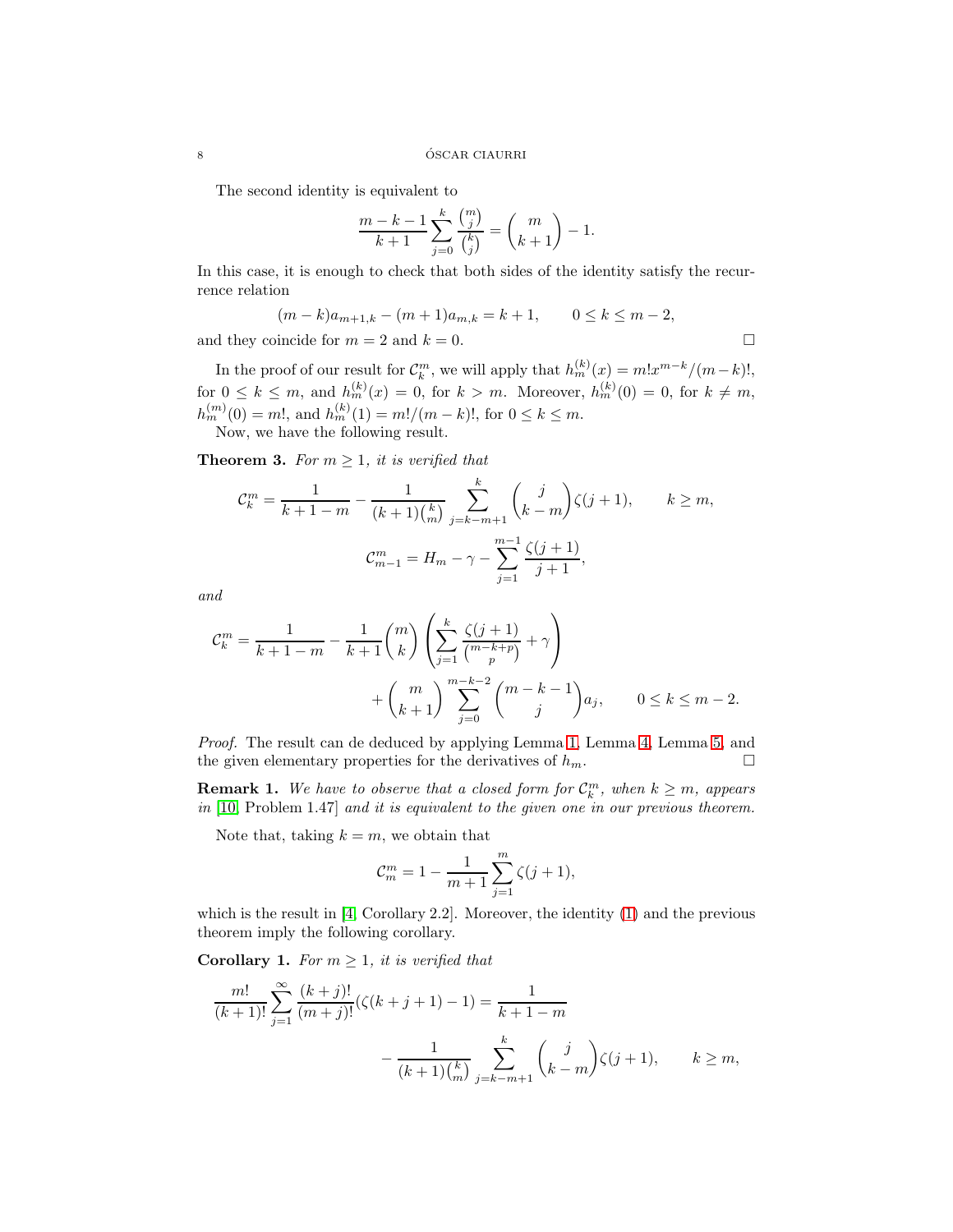$$
\sum_{j=1}^{\infty} \frac{\zeta(m+j)-1}{m+j} = H_m - \gamma - \sum_{j=1}^{m-1} \frac{\zeta(j+1)}{j+1},
$$

and

$$
\frac{m!}{(k+1)!} \sum_{j=1}^{\infty} \frac{(k+j)!}{(m+j)!} (\zeta(k+j+1)-1) = \frac{1}{k+1-m} - \frac{1}{k+1} {m \choose k}
$$

$$
\times \left( \sum_{j=1}^{k} \frac{\zeta(j+1)}{{m-k+p \choose p}} + \gamma \right) + {m \choose k+1} \sum_{j=0}^{m-k-2} {m-k-1 \choose j} a_j, \qquad 0 \le k \le m-2.
$$

By using the values

$$
a_0 = \log \sqrt{2\pi}
$$
 and  $a_1 = -\frac{1}{4} + \frac{\zeta'(2)}{2\pi^2} + \frac{1}{3} \log \sqrt{2\pi} - \frac{\gamma}{12}$ ,

we can see some particular cases. Taking  $k = m - 2$  and  $k = m - 3$ , we have, respectively,

$$
\sum_{j=1}^{\infty} \frac{\zeta(m+j-1)-1}{(m+j)(m+j-1)} = -\frac{1}{m} + \log \sqrt{2\pi} - \frac{\gamma}{2} - \sum_{n=2}^{m-1} \frac{\zeta(n)}{n(n+1)}, \qquad m \ge 2,
$$

and

$$
\sum_{j=1}^{\infty} \frac{\zeta(m+j-2)-1}{(m+j)(m+j-1)(m+j-2)}
$$
  
=  $-\frac{1}{2m(m-1)} + \frac{\zeta'(2)}{2\pi^2} + \frac{1}{3}\log\sqrt{2\pi} - \frac{\gamma}{4} - \sum_{n=2}^{m-2} \frac{\zeta(n)}{n(n+1)(n+2)}, \qquad m \ge 3.$ 

Remark 2. From the well-known Hermite identity

$$
\sum_{k=0}^{n-1} \left[ x + \frac{k}{n} \right] = [nx], \qquad x \in \mathbb{R},
$$

we obtain that

$$
\sum_{k=0}^{n-1} \left\{ x + \frac{k}{n} \right\} = \left\{ nx \right\} + \frac{n-1}{2}, \qquad x \in \mathbb{R}.
$$

Then, applying Theorem [3,](#page-7-0) we can deduce that

$$
\int_0^n x^k \sum_{k=0}^{n-1} \left\{ \frac{1}{x} + \frac{k}{n} \right\} dx = n^{k+1} \left( \frac{1}{k} + \frac{n-1-2\zeta(k+1)}{2(k+1)} \right), \qquad n, k \ge 1,
$$

and

$$
\int_0^n \sum_{k=0}^{n-1} \left\{ \frac{1}{x} + \frac{k}{n} \right\} dx = n \left( \frac{n+1}{2} - \gamma \right), \qquad n \ge 1.
$$

Remark 3. In [\[4,](#page-13-2) Theorem 3.1], it is proved that

$$
\int_0^1 \int_0^1 \left\{ \frac{x}{y} \right\}^m \left\{ \frac{y}{x} \right\}^k dx dy = \frac{\mathcal{C}_k^m + \mathcal{C}_m^k}{2}.
$$

In such paper, the double integral is written as an infinite sum of values of the Riemann zeta function by using [\(1\)](#page-0-0). With Theorem [3](#page-7-0) it is possible to obtain an appropriate closed form for the integral.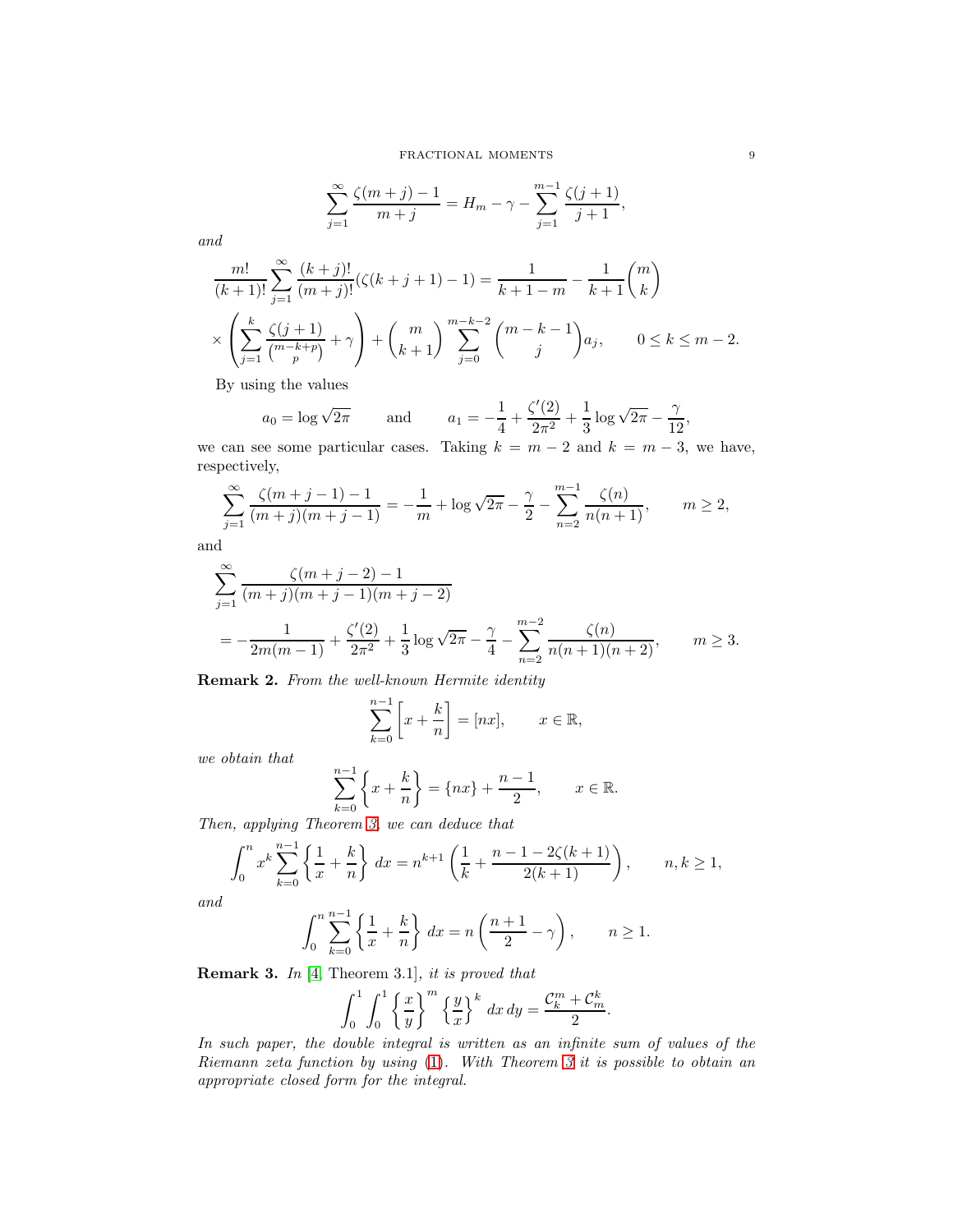#### 10 ÓSCAR CIAURRI

# 6. FRACTIONAL MOMENTS FOR THE FUNCTIONS  $x^m(1-x)^m$

To finish with our examples, we study the fractional moments for the functions  $f_m(x) = x^m(1-x)^m$ . To do this, we start obtaining an expression for  $f_m(x)$  in terms of Bernoulli polynomials because, as we said in the Introduction, the integrals of log  $\Gamma(x+1)$  with polynomials behave better with the Bernoulli polynomials  $B_k(x)$ than with the usual powers  $x^k$ . In fact, in [\[1,](#page-13-6) Example 6.4] to evaluate the integrals

$$
\int_0^1 x^k \log \Gamma(x) \, dx
$$

the authors write them in terms of Bernoulli polynomials by using [\(9\)](#page-6-3), as we did in Lemma [4.](#page-6-1) To obtain the expansion of  $f_m(x)$  in terms of Bernoulli polynomials we need some sums of combinatorial numbers that are contained in the following lemma.

Lemma 6. The identities

<span id="page-9-0"></span>(10) 
$$
\sum_{k=0}^{m} \frac{(-1)^k}{m+k+1} {m \choose k} = \frac{1}{(2m+1) {2m \choose m}},
$$

<span id="page-9-1"></span>(11) 
$$
\sum_{k=0}^{m} \frac{(-1)^k}{m+k+1} {m \choose k} {m+k+1 \choose j} = 0, \qquad j = 1, ..., m,
$$

and

<span id="page-9-2"></span>(12) 
$$
\sum_{k=j-m}^{m} \frac{(-1)^k}{m+k+1} {m \choose k} {m+k+1 \choose j} = \frac{(-1)^m (1+(-1)^j)}{j} {m \choose j-m-1},
$$

for  $j = m + 1, \ldots, 2m$ , hold

Proof. To prove [\(10\)](#page-9-0) we apply integration. Indeed, it is easy to check that

$$
\sum_{k=0}^{m} \frac{(-1)^k}{m+k+1} {m \choose k} = \sum_{k=0}^{m} (-1)^k {m \choose k} \int_0^1 x^{m+k} dx
$$

$$
= \int_0^1 x^m (1-x)^m dx
$$

$$
= \frac{(\Gamma(m+1))^2}{\Gamma(2m+2)} = \frac{1}{(2m+1)\binom{2m}{m}}.
$$

In the proof of [\(11\)](#page-9-1) we use the falling factorial, and it is given by  $(a)_n = a(a 1) \cdots (a - n + 1)$ , for  $n > 1$ , and  $(a)_0 = 1$ . It is clear that  $\binom{m+k+1}{j}$  is a polynomial in the variable k of degree j and, for  $j \geq 1$ ,

$$
\binom{m+k+1}{j} \frac{1}{m+k+1} = \frac{(m+k)(m+k-1)\cdots(m+k+2-j)}{j!}
$$

$$
= \sum_{\ell=0}^{j-1} a_{j,m,\ell}(k)_{\ell}
$$

for some coefficients  $a_{j,m,\ell}$ . From the identity

$$
\binom{m}{k}(k)_{\ell} = \binom{m-\ell}{k-\ell}(m)_{\ell},
$$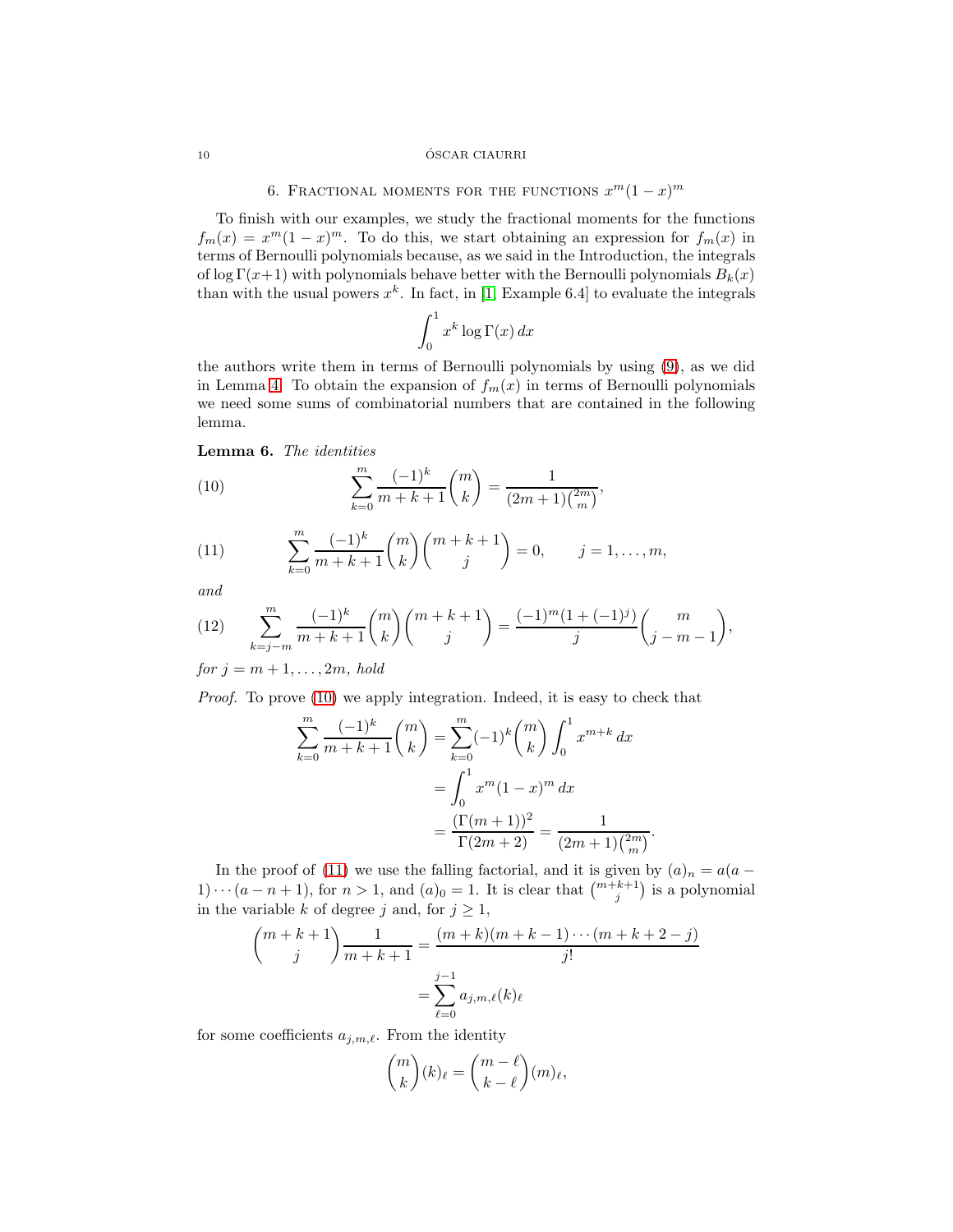we have

$$
\sum_{k=0}^{m} \frac{(-1)^k}{m+k+1} {m \choose k} {m+k+1 \choose j} = \sum_{\ell=0}^{j-1} a_{j,m,\ell} \sum_{k=\ell}^{m} (-1)^k {m \choose k} (k)_{\ell}
$$

$$
= \sum_{\ell=0}^{j-1} a_{j,m,\ell} \sum_{k=\ell}^{m} (-1)^k {m-\ell \choose k-\ell} (m)_{\ell}
$$

$$
= \sum_{\ell=0}^{j-1} (-1)^{\ell} a_{j,m,\ell}(m)_{\ell} \sum_{k=0}^{m-\ell} (-1)^k {m-\ell \choose k} = 0,
$$

where in the last step we have applied the identity  $\sum_{k=0}^{p}(-1)^{k}\binom{p}{k} = 0$  with  $p =$  $m - j + 1, \ldots, m$ .

The identity [\(12\)](#page-9-2) is equivalent to

$$
\sum_{k=j-m}^{m} (-1)^k \binom{m}{k} \binom{m+k}{j-1} = (-1)^m (1+(-1)^j) \binom{m}{j-m-1}.
$$

Obviously,

$$
\sum_{k=j-m}^{m} (-1)^k \binom{m}{k} \binom{m+k}{j-1} = \sum_{k=j-m-1}^{m} (-1)^k \binom{m}{k} \binom{m+k}{j-1} - (-1)^{j-m-1} \binom{m}{j-m-1}.
$$

Now, applying [\[6,](#page-13-8) (5.24)], we have

$$
\sum_{k=j-m-1}^{m} (-1)^k \binom{m}{k} \binom{m+k}{j-1} = (-1)^m \binom{m}{j-m-1}
$$

and

$$
\sum_{k=j-m}^{m} (-1)^k \binom{m}{k} \binom{m+k}{j-1} = (-1)^m (1+(-1)^j) \binom{m}{j-m-1}
$$

finishing the proof.  $\Box$ 

<span id="page-10-0"></span>**Lemma 7.** For each  $m \geq 1$ , it is verified

$$
f_m(x) = \frac{1}{(2m+1)\binom{2m}{m}} + (-1)^m \sum_{j=m+1}^{2m} \frac{1+(-1)^j}{j} \binom{m}{j-m-1} B_j(x).
$$

Proof. To obtain the identity, we use Newton's binomial identity and [\(9\)](#page-6-3). Indeed,

$$
f_m(x) = x^m \sum_{k=0}^m (-1)^k {m \choose k} x^k = \sum_{k=0}^m (-1)^k {m \choose k} x^{m+k}
$$
  
= 
$$
\sum_{k=0}^m \frac{(-1)^k}{m+k+1} {m \choose k} \sum_{j=0}^{m+k} {m+k+1 \choose j} B_j(x)
$$
  
= 
$$
\sum_{j=0}^m B_j(x) \sum_{k=0}^m \frac{(-1)^k}{m+k+1} {m \choose k} {m+k+1 \choose j}
$$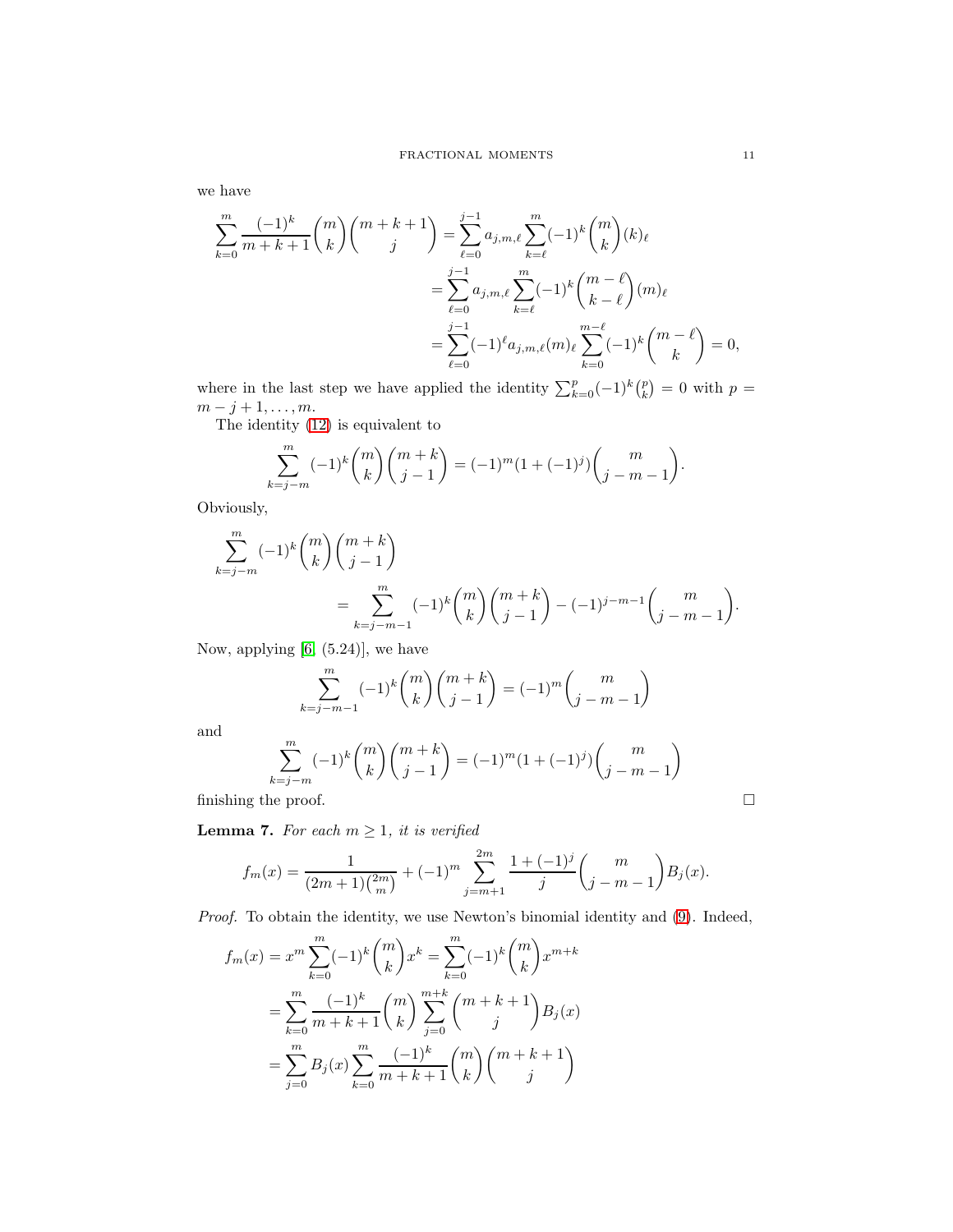12 ÓSCAR CIAURRI

$$
+\sum_{j=m+1}^{2m} B_j(x) \sum_{k=j-m}^{m} \frac{(-1)^k}{m+k+1} {m \choose k} {m+k+1 \choose j}
$$
  
= 
$$
\sum_{k=0}^{m} \frac{(-1)^k}{m+k+1} {m \choose k} + \sum_{j=1}^{m} B_j(x) \sum_{k=0}^{m} \frac{(-1)^k}{m+k+1} {m \choose k} {m+k+1 \choose j}
$$
  
+ 
$$
\sum_{j=m+1}^{2m} B_j(x) \sum_{k=j-m}^{m} \frac{(-1)^k}{m+k+1} {m \choose k} {m+k+1 \choose j}
$$

We finish applying the identities [\(10\)](#page-9-0), [\(11\)](#page-9-1), and [\(12\)](#page-9-2) in the previous lemma.  $\square$ 

**Remark 4.** It is interesting to observe that, by using  $(5)$ , we have

$$
f_m^{(k)}(x) = (-1)^m \sum_{j=\max\{k,m+1\}}^{2m} \frac{1+(-1)^j}{j} {m \choose j-m-1} \frac{j!}{(j-k)!} B_{j-k}(x),
$$
  
(13) 
$$
= (-1)^m k! \sum_{j=\max\{k,m+1\}}^{2m} \frac{1+(-1)^j}{j} {m \choose j-m-1} {j \choose k} B_{j-k}(x),
$$

<span id="page-11-0"></span>for  $1 \leq k \leq 2m$ .

**Remark 5.** Let  $\mathcal{P}_m$  be the shifted Legendre polynomial of degree m; i. e,  $\mathcal{P}_m(x) =$  $P_m(2x-1)$ , where  $P_m$  is the standard Legendre polynomial. By Rodrigues' formula

$$
\mathcal{P}_m(x) = \frac{(-1)^m}{m!} f_m^{(m)}(x)
$$

and applying [\(13\)](#page-11-0) we deduce that, for  $m \geq 1$ ,

$$
\mathcal{P}_m(x) = \frac{1}{m!} \sum_{j=m+1}^{2m} \frac{1 + (-1)^j}{j} {m \choose j-m-1} \frac{j!}{(j-m)!} B_{j-m}(x)
$$
  
= 
$$
\sum_{j=1}^m (1 + (-1)^{m+j}) \frac{(m+j-1)!}{j! (j-1)! (m-j+1)!} B_j(x).
$$

The previous identity for shifted Legendre polynomials matches with the given ones in [\[8,](#page-13-9) Theorem 2.2 and Theorem 2.4].

To evaluate the fractional moments of the functions  $f_m$  we need the combinatorial identities contained in the next lemma.

<span id="page-11-1"></span>**Lemma 8.** For  $m \geq 1$ , the identities

<span id="page-11-2"></span>(14) 
$$
\sum_{j=m}^{2m} \frac{\binom{m}{j-m}}{\binom{k}{j}} = \frac{m!(k-2m)!(k+1)}{(k+1-m)!}, \qquad k \ge 2m,
$$

and

<span id="page-11-3"></span>(15) 
$$
\sum_{j=m}^{2m-1} \frac{\binom{m}{j-m}}{\binom{2m-1}{j}} = 2m(H_{2m} - H_m)
$$

hold.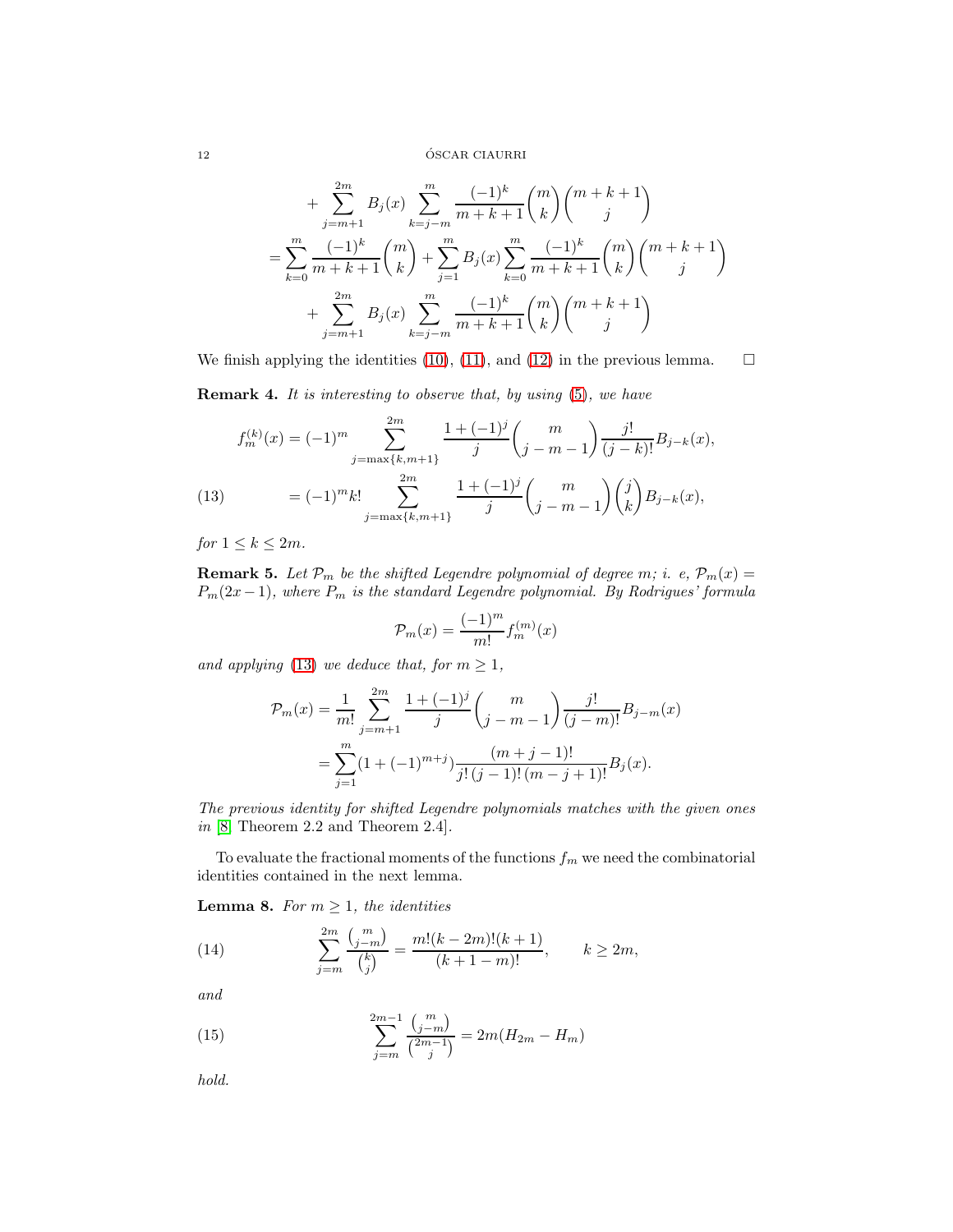Proof. The first identity is equivalent to

$$
\sum_{n=0}^{m} {m+n \choose m} {k-m-n \choose k-2m} = {k+1 \choose m}
$$

and it follows from [\[6,](#page-13-8) (5.26)]. To prove the second one we check that both sides satisfy the recurrence relation

$$
ma_{m+1} = (m+1)a_m + \frac{m}{2m+1}
$$

and they coincide for  $m = 1$ .

To complete the evaluation of the fractional moments for the functions  $f_m$ , we will need some elementary facts about them. More exactly,  $f_m^{(j)}(x) = 0$ , for  $j > 2m$ ,  $f_m^{(j)}(0) = f_m^{(j)}(1) = 0$ , for  $0 \le j < m$ , and, by using Leibniz rule for the derivative of a product,

(16) 
$$
(-1)^{j} f_{m}^{(j)}(0) = f_{m}^{(j)}(1) = (-1)^{m} j! {m \choose j-m}, \qquad m \le j \le 2m,
$$

Then, denoting

<span id="page-12-0"></span>
$$
\mathcal{I}_k^m = \int_0^1 x^k f_m\left(\left\{\frac{1}{x}\right\}\right) dx,
$$
  

$$
\delta(x, y) = \begin{cases} 1, & x = y, \\ 0, & x \neq y, \end{cases} \quad \text{and} \quad p_{m,k} = \sum_{j=m}^k \frac{\binom{m}{j-m}}{\binom{k}{j}},
$$

we have the following result.

**Theorem 4.** For  $m \geq 1$ , it is verified that

$$
\mathcal{I}_k^m = (-1)^m \left( \frac{1}{(k+1-m)\binom{k-m}{m}} - \frac{2}{k+1} \sum_{j=[m/2]}^{m-1} \frac{\binom{m}{2j+1-m}}{\binom{k}{2j+1}} \zeta(k-2j) \right),
$$

for  $k \geq 2m$ ,

$$
\mathcal{I}_{2m-1}^{m} = (-1)^{m} \left( H_{2m} - H_{m} - \gamma - \frac{1}{m} \sum_{j=[m/2]}^{m-2} \frac{{n \choose 2j+1-m}}{\binom{2m-1}{2j+1}} \zeta(2m-1-2j) \right),
$$

$$
\mathcal{I}_k^m = \frac{(-1)^m}{k+1} \left( p_{m,k} - 2 \sum_{j=[m/2]}^{[k/2]-1} \frac{\binom{m}{2j+1-m}}{\binom{k}{2j+1}} \zeta(k-2j) - 2\gamma \binom{m}{2m-k} \delta((k+1)/2, [(k+1)/2]) \right) + (-1)^m (k+2) \sum_{[m/2]+1}^m \binom{m}{2j-m-1} \binom{2j}{k+2} \frac{b_{2j-k-2}}{j}
$$

for  $m \leq k \leq 2m-2$ , and

$$
\mathcal{I}_k^m = (-1)^m (k+2) \sum_{j=[m/2]+1}^m {m \choose 2j-m-1} {2j \choose k+2} \frac{b_{2j-k-2}}{j},
$$

for  $0 \leq k \leq m-1$ .

,